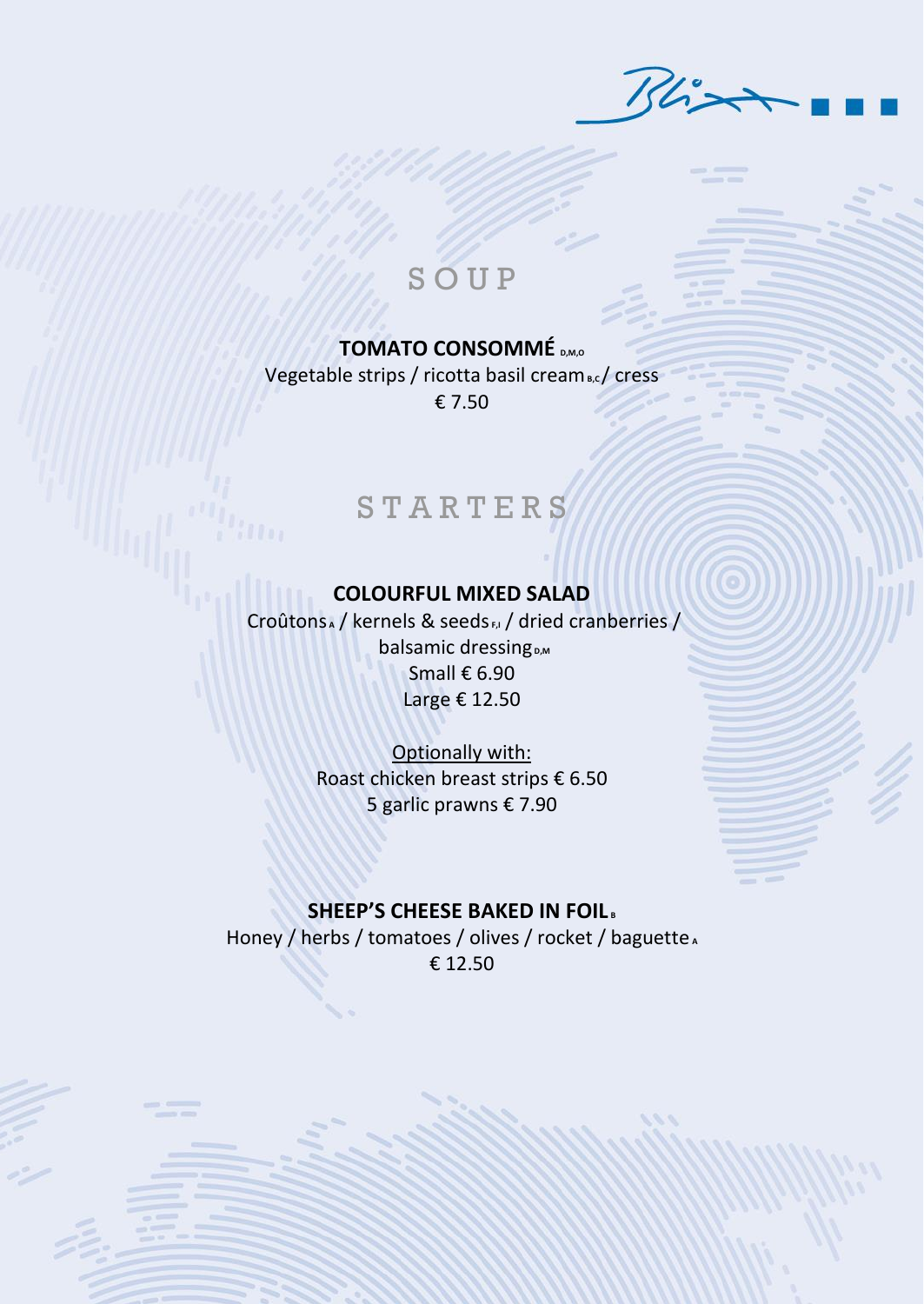# MAIN COURSES

#### **ROASTED ENTRECÔTE (220 g raw weight)**

Sugar peas in lime chilli butter **B,C,M**/ steakhouse fries / veal cream sauce A,B,C,O € 30.90

#### **VIENNESE SCHNITZEL B,D**

Fried potatoes / bacon / cucumber salad M / lingonberries / lemon € 27.90

#### **FRENCH GUINEA FOWL BREAST SUPRÊME**

Sweet potato purée **B,c**/ fried green asparagus **B,c**/ red wine jus **o** € 24.90

#### **CAESAR SALAD**

Romaine lettuce / Caesar dressing **B,C,D,G,M** / tomato / Parmesan **B,c** / croûtons A / bacon / chicken breast strips € 17.90

#### **FILLET OF GILTHEAD FRIED ON THE SKING**

Risotto **B,C** / fresh herbs / colourful ratatouille € 23.50

#### **GREEN TAGLIATELLE <sup>A</sup>**

Broccolini / braised cherry tomato / cream / buffalo mozzarella **B**,c (vegan with tofu possible) € 16.50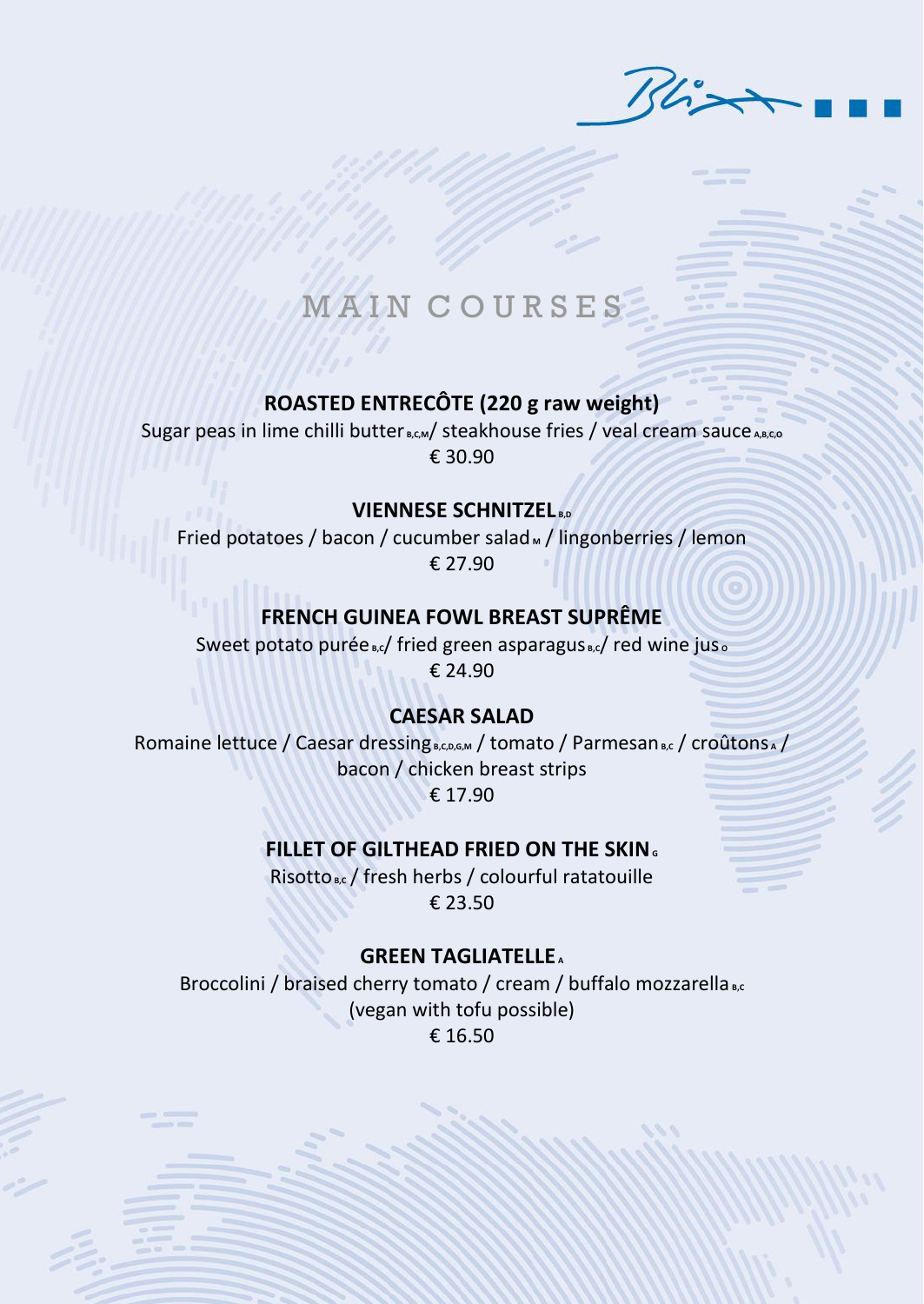$B22$ 

# D E S S E R T

**LUKEWARM BUTTER WAFFLE A,B,C,D** Cherry compote / vanilla ice cream<sub>B,c</sub> € 7.50

# **COFFEE**

| Coffee 13                     | € 2.80 |
|-------------------------------|--------|
| <b>Café HAG</b>               | € 2.70 |
| Cappuccino 13                 | € 3.50 |
| Café au lait 13               | € 3.70 |
| Latte Macchiato 13            | € 3.70 |
| Espresso <sub>13</sub>        | € 2.60 |
| Double espresso <sub>13</sub> | €4.00  |

|                | <b>Preservatives</b>     | A | Gluten                       |
|----------------|--------------------------|---|------------------------------|
| $\overline{2}$ | Colourants               | B | Lactose                      |
| 3              | Antioxidants             | С | Milk protein                 |
| $\overline{4}$ | <b>Sweeteners</b>        | D | Eggs / chicken eggs          |
| 5              | Egg white                | Ε | Soy and soy products         |
| 6              | Source of phenylalanine  | F | Peanuts and peanut products  |
| $\overline{7}$ | Milk protein             | G | Fish and fish products       |
| 8              | Phosphates               | Н | Crustaceans                  |
| 9              | Sulphurated              |   | <b>Nuts</b>                  |
| 10             | <b>Blackened</b>         |   | <b>Molluscs</b>              |
| 11             | <b>Flavour enhancers</b> | K | Lupin and products thereof   |
| 12             | Genetically modified     |   | Sesame and products thereof  |
| 13             | Contains caffeine        | M | Mustard and products thereof |
| 14             | Contains quinine         | N | Sulphur dioxide              |
|                |                          |   |                              |

## **Labelling of additives Labelling of allergens**

| Α | Gluten                       |  |
|---|------------------------------|--|
| B | Lactose                      |  |
| C | Milk protein                 |  |
| D | Eggs / chicken eggs          |  |
| E | Soy and soy products         |  |
| F | Peanuts and peanut products  |  |
| G | Fish and fish products       |  |
| Н | Crustaceans                  |  |
|   | <b>Nuts</b>                  |  |
| J | <b>Molluscs</b>              |  |
| K | Lupin and products thereof   |  |
| L | Sesame and products thereof  |  |
| M | Mustard and products thereof |  |
| N | Sulphur dioxide              |  |
| Ο | Celery and products thereof  |  |